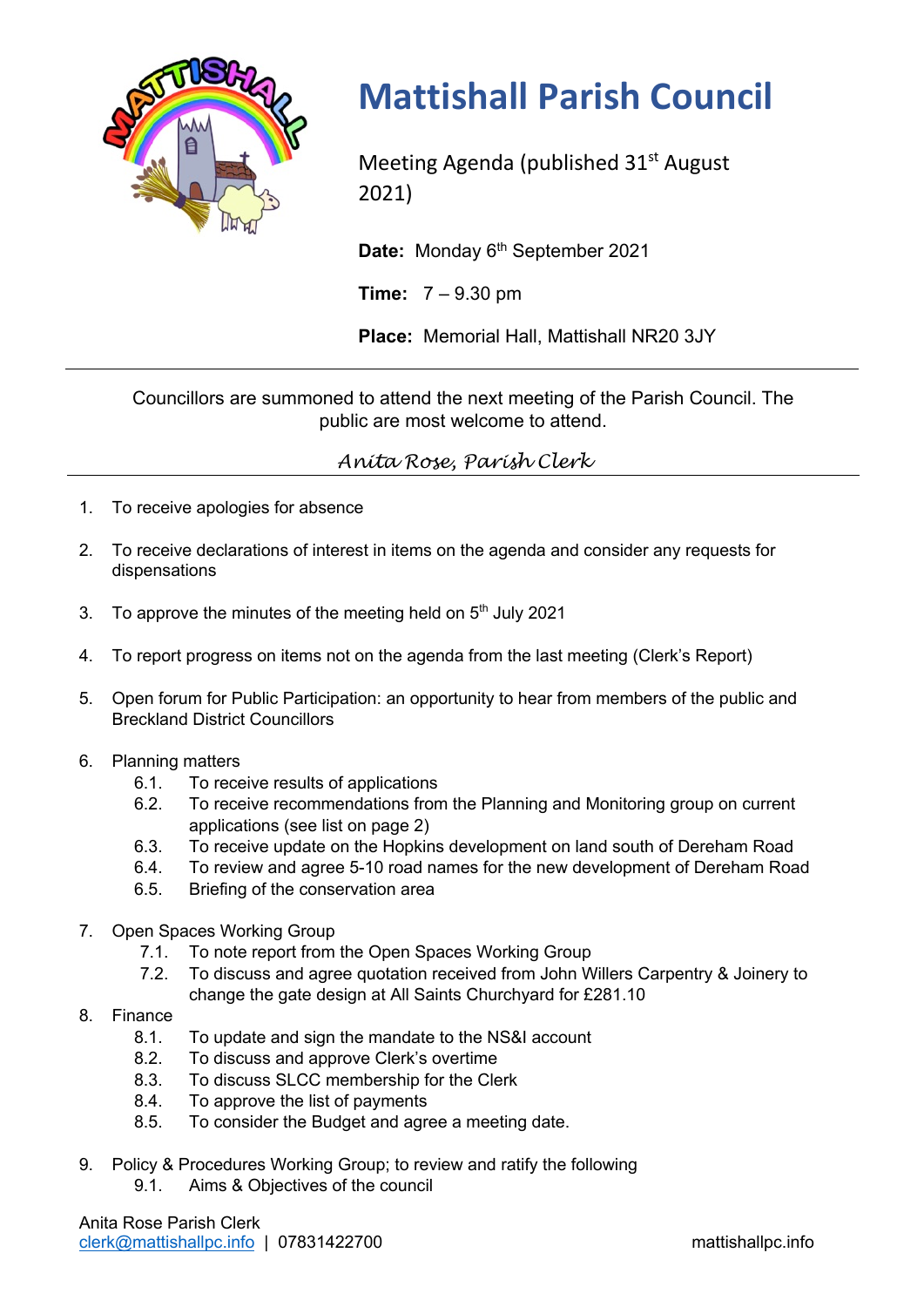- 9.2. Example projects
- 9.3. Dignity at Work Policy
- 9.4. Grievance & Disciplinary Procedure
- 9.5. Open Spaces & Allotments Procedure
- 9.6. Reserves Policy
- 9.7. Credit / Debit Card Policy
- 9.8. Recording of Meeting Policy
- 9.9. Financial Regulations
- 10. To discuss future events
	- 10.1. Remembrance Day
	- 10.2. Christmas (Squeezeast)
	- 10.3. Events programme for 2022
- 11. To discuss Armed Forces Covenant
- 12. Correspondence and reports
	- 12.1. SAM2 report for July & August (R Turner)
	- 12.2. Flooding issues update (R Turner)
	- 12.3. Draft Dereham Town Delivery Plan; https://www.breckland.gov.uk/article/17138/Dereham
- 13. To receive items for the next meeting agenda
- 14. To pass a resolution (under the Public Admission to Meetings Act 1960) to exclude members of the public and press for the following confidential items:
	- 14.1. To receive update regarding the damage to the cemetery wall
	- 14.2. To receive update regarding J Staff

New planning applications to agree comments (item 6.2)

| 3PL/2021/0671F                        | West End Hse,<br>135 Dereham Rd | Proposed garage/store/office and new access                                                                                                                                  |
|---------------------------------------|---------------------------------|------------------------------------------------------------------------------------------------------------------------------------------------------------------------------|
| 3PL/2021/0992                         | Four Winds, Mill<br>Rd          | Redesign of Plots 1 and 2 to approved planning<br>application 3PL/2019/0375/F                                                                                                |
| 3PL/2021/0673/HOU                     | 1 Camping CI                    | Demolition of garage and conservatory and erection<br>of extension to rear (including dormer/first floor<br>extension) and single storey extension to side to<br>form annexe |
| 3PL/2021/1146/HOU                     | 22 Crosskeys<br>Way             | Demolition of existing conservatory and installation of<br>new flat roof extension with lantern roof light                                                                   |
| 3PL/2021/1139/LB<br>3PL/2021/1138/HOU | Several Hse,<br>Church Plain.   | Restore 11 existing windows and replace 6 windows                                                                                                                            |
| 3PL/2021/1061/HOU                     | Brookfield, Howes<br>Lane       | Proposed single storey side & rear extensions                                                                                                                                |